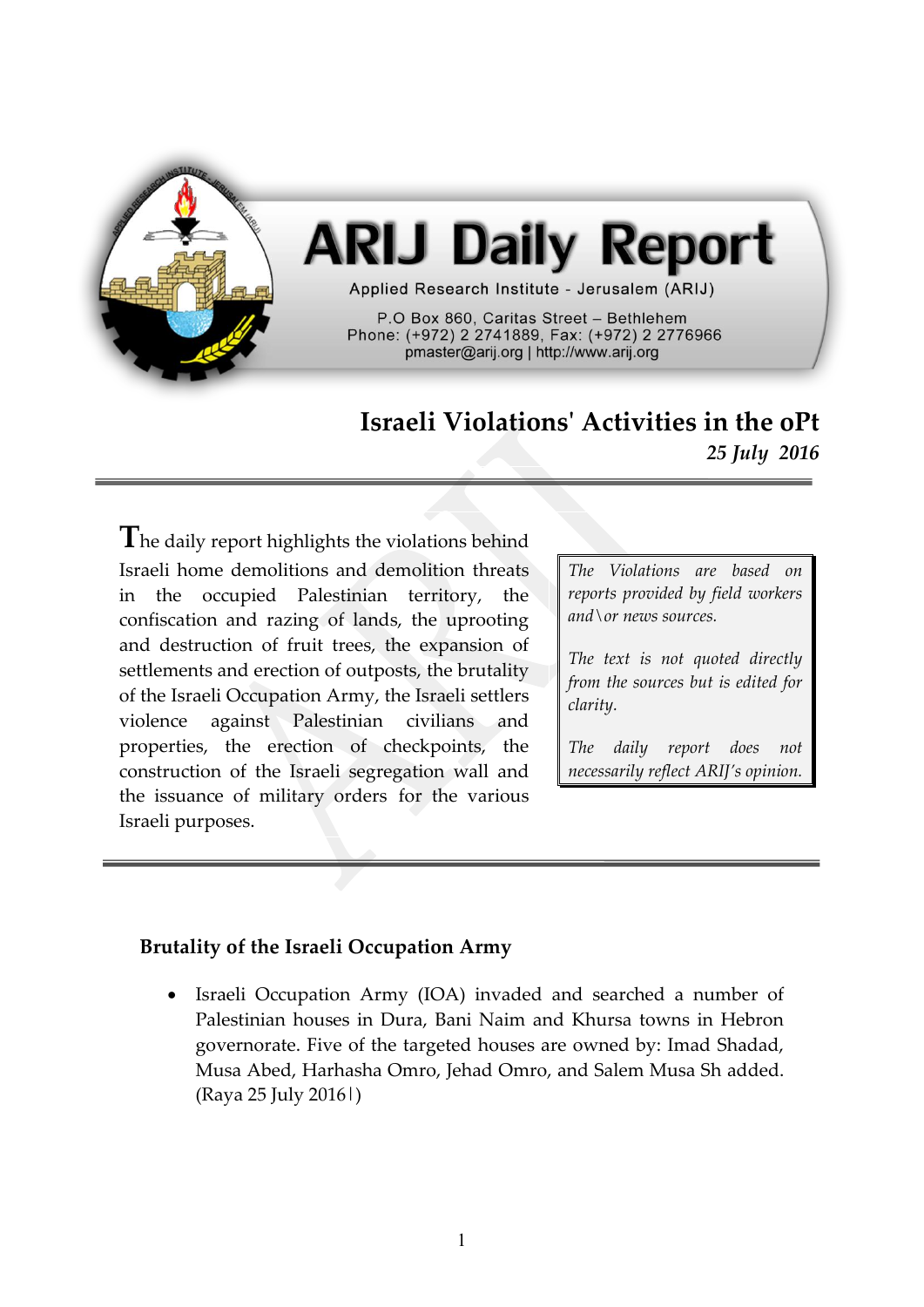#### **Israeli Arrests**

- Israeli Occupation Army (IOA) arrested two Palestinians after storming and searching their houses in Awarta village, south of Nablus city. The arrestees were identified as: Muayyad Sharab (33 years) and Shadi Awad (32 years). (Safa & Pal Today 25 July 2016)
- Israeli Occupation Army (IOA) arrested four Palestinians after storming their houses in Qabatiya village, south of Jenin city. The arrestees were identified as: Amjad Al Qazaha, Mahmoud Ja'far, Husam Kamel, and Mohammad Bilal Kamel. (RB2000 & Pal Today 25 July 2016)
- Israeli Occupation Army (IOA) arrested Mohammad Khalid Taqatiqah after raiding his house in Beit Fajjar village, south of Bethlehem city. (Pal Today 25 July 2016)
- Israeli Occupation Army (IOA) arrested Ahmed Jamal Al 'Amour after raiding his house in Tuqu village, southeast of Bethlehem city. (Pal Today 25 July 2016)
- Israeli Occupation Army (IOA) detained tens of Palestinians after stopping them at the entrance At Tawani village, east of Yatta town, south of Hebron city. (Raya 25 July 2016)
- Israeli Occupation Army (IOA) arrested Ziyad Abu Karesah As Switi after storming his house in Beit 'Awa town, west of Hebron city. (Raya 25 July 2016)
- Israeli Occupation Army (IOA) arrested Ali Mohammad Ahmed Sarahna from Al Fawar refugee camp, south of Hebron city. (Raya 25 July 2016)

### **Israeli Military Orders**

• Israeli Occupation Army (IOA) invaded a Palestinian house in the old city of Hebron, and notified the owner to stop the construction of three rooms added to his house on the roof. The targeted house is owned by: Aref Jaber. (Al-Ayyam 25 July 2016)

#### **Erection of Israeli checkpoints**

• Israeli Occupation Army (IOA) erected a military checkpoint at the eastern entrance of Qalqiliyah city. The IOA stopped and searched Palestinian vehicles and checked ID cards. (Safa 25 July 2016)

#### **Other**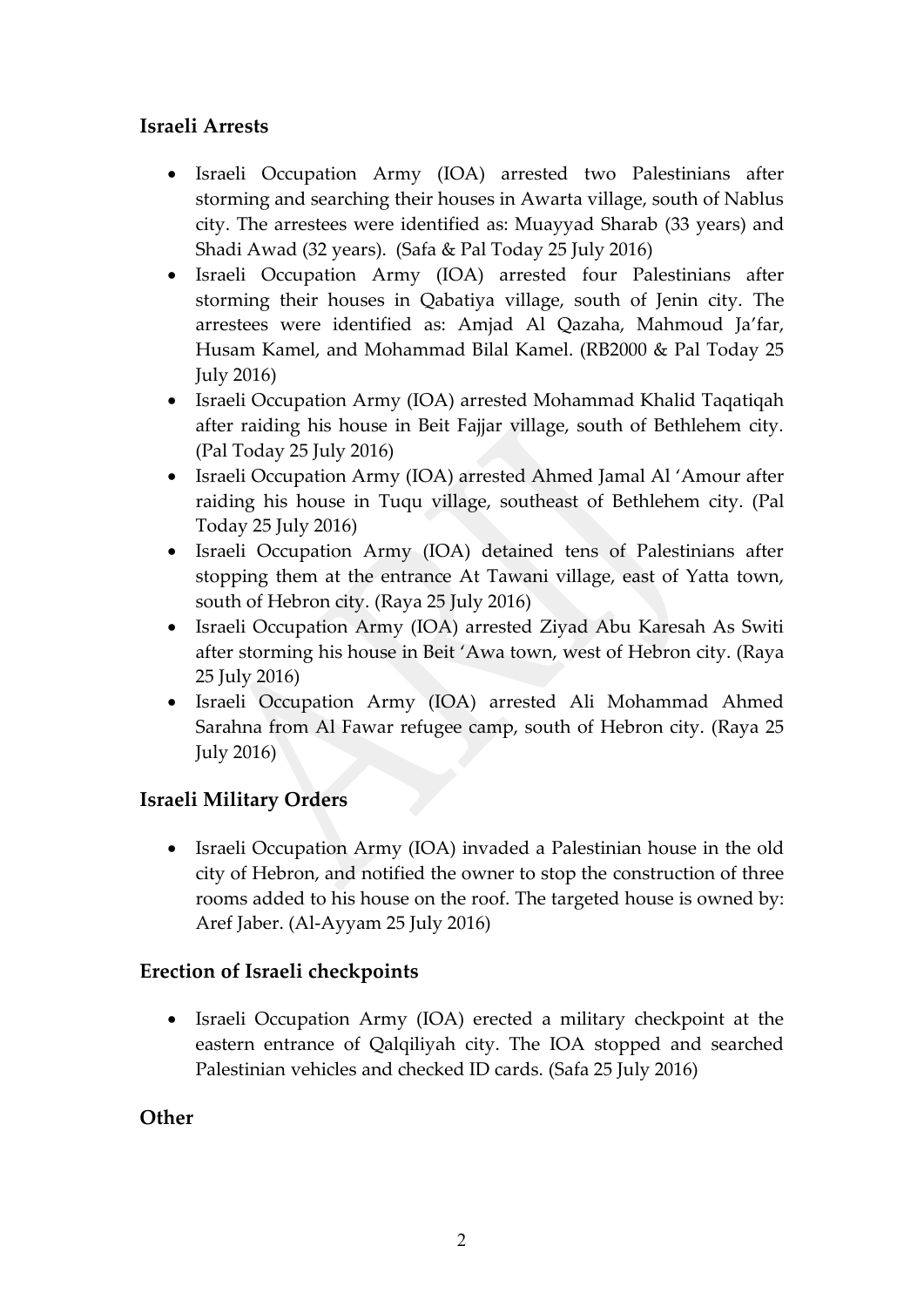Showdown This Week Over Tax Breaks for Settlements. Habayit Hayehudi pushing measure over objections of treasury, Knesset Finance Committee chief. A showdown over expanding tax benefits is coming to a head this week as right-wing lawmakers seek to override treasury objections to grant tax benefits to some 60 West Bank settlements. The plan, which was originally proposed by MK Bezalel Smotrich (Habayit Hayehudi) and has since won the backing of party chairman Naftali Bennett, who is also education minister, and Prime Minister Benjamin Netanyahu. But treasury officials, backed by the Israel Tax Authority, strongly oppose the measure, both on the grounds that it would cost the government 150 million shekels (\$39 million) in lost tax revenues and because it threatens to reopen last year's wrenching debate over what localities would be entitled to the benefits. Bennett and Finance Minister Moshe Kahlon are due to meet this week to try to reach an understanding on Smotrich's proposed legislation. But Smotrich and other Habayit Hayehudi MKs said that on Tuesday they planned to submit the bill for the first of the three readings it needs to become law, whether or not Kahlon gives his consent. Tuesday is the last day lawmakers can submit new legislation before the Knesset breaks for summer recess at the end of this week. Justice Minister Ayelet Shaked, who also belongs to Habayit Hayehudi, said she would lobby MKs on the Knesset Law Committee on Monday to vote for the bill. The so-called "benefits map," approved by the Knesset at the end of 2015, increased the number of localities entitled to benefits from 180 to 403 at a cost of 1.2 billion shekels in annual tax revenues. Moshe Gafni (United Torah Judaism), the Knesset Finance Committee chairman who shepherded the original legislation through the Knesset, angrily made clear at a meeting of coalition partners on Sunday that he also firmly opposed expanding the list. The fact that Smotrich reopened the issue prompted other local authority heads to pressure him to add their jurisdictions to the list, Gafni said. On the other hand, an effort by Miki Zohar (Likud) to add a host of communities inside the Green Line to the map was rejected on Sunday by the Ministerial Legislative Committee. The list included Zohar's hometown of Kiryat Gat as well as other Likud strongholds. The map approved in 2015 fixed standard criteria for awarding the benefits based on socio-economic criteria. Smotrich's bill would add security risks to the criteria entitling West Bank communities to the benefits. He said the criteria would be based on Defense Ministry assessments on the security risks they face in a way that is similar to the benefits awarded to Israel's border communities. "Settlement in Judea and Samaria has stood up heroically against chronic terror in their communities and on the roads. We need to encourage them with,